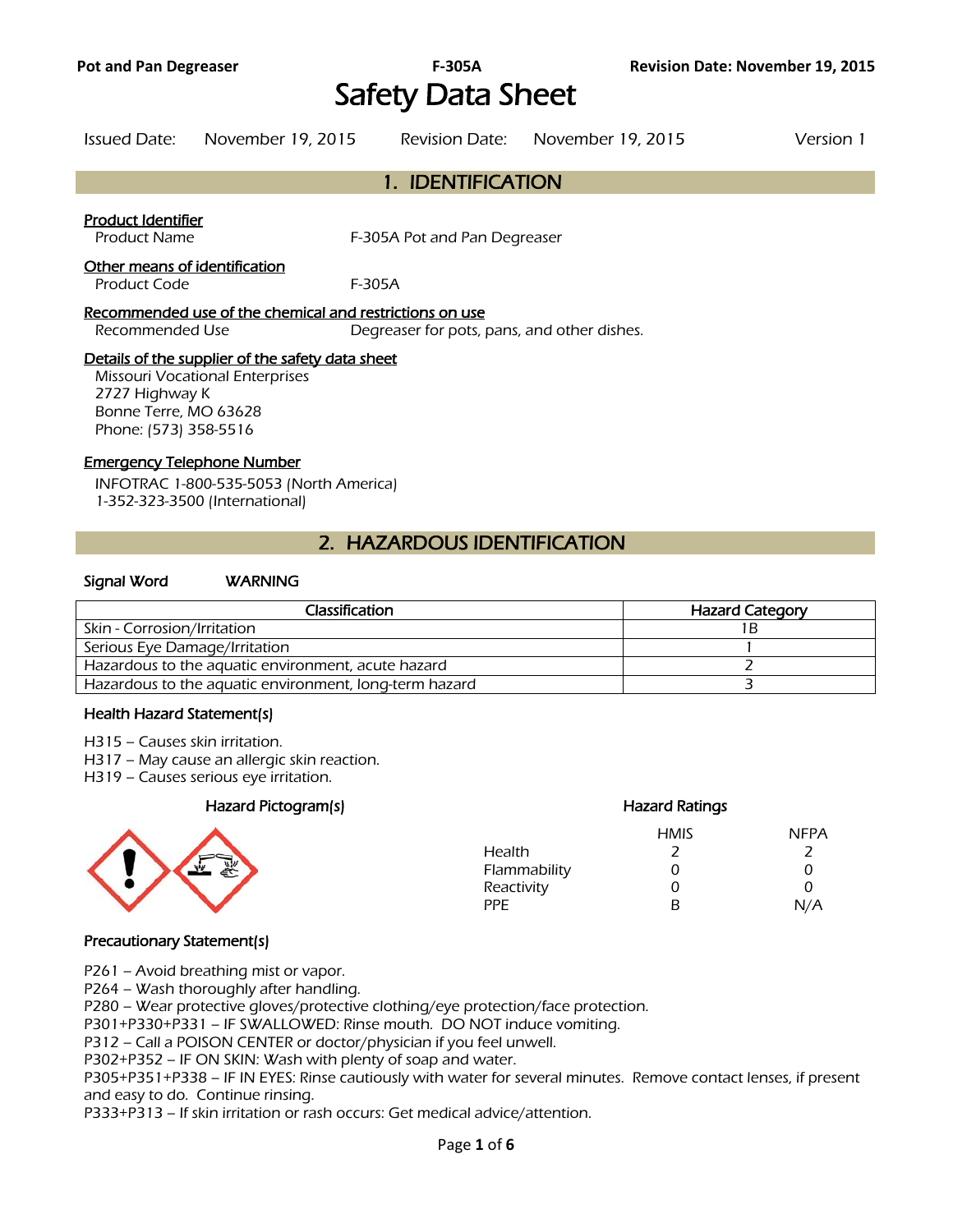P337+P313 – If eye irritation persists: Get medical advice/attention. P501 – Dispose of contents/container in accordance with local/regional/national/international regulations.

### Potential Health Effects

| <b>Skin Contact</b> | May cause skin irritation/burns.  |
|---------------------|-----------------------------------|
| <b>Eye Contact</b>  | May cause eye damage.             |
| Inhalation          | May cause respiratory irritation. |
| Ingestion           | May be harmful if swallowed.      |

### 3. COMPOSITION/INFORMATION ON INGREDIENT

| <b>Chemical Name/Pure Substance</b> | CAS#        | Weight-% |
|-------------------------------------|-------------|----------|
| Water                               | 7732-18-5   | 50-60    |
| CalBlend DF                         | Proprietary | 35-45    |
| Masodol 900                         | 68439-46-3  | 1-5      |
| Isocil IG                           | Proprietary | $0 - 2$  |
|                                     |             |          |

\*\*If Chemical Name/CAS No is "proprietary" and/or Weight-% is listed as a range, the specific chemical identity and/or percentage of composition has been withheld as a trade secret.

### 4. FIRST-AID MEASURES

| General Advice                             | If you feel unwell, seek medical advice (show label where possible).                                                                                                                |
|--------------------------------------------|-------------------------------------------------------------------------------------------------------------------------------------------------------------------------------------|
| <b>Eye Contact</b>                         | Rinse cautiously with water for several minutes. Remove contact lenses, if present and easy<br>to do. Continue rinsing. Get medical advice/attention.                               |
| <b>Skin Contact</b>                        | Take off contaminated clothing. Wash contaminated clothing before reuse. If skin<br>irritation persists, call a physician.                                                          |
| Inhalation                                 | Remove victim to fresh air and keep at rest in a position comfortable for breathing. Call a<br>POISON CENTER or doctor/physician if you feel unwell.                                |
| Ingestion                                  | Rinse mouth. Give plenty of water to drink. Do NOT induce vomiting. Call a POISON<br>CENTER or doctor/physician if you feel unwell.                                                 |
| <u>Most important symptoms and effects</u> |                                                                                                                                                                                     |
| <b>Symptoms</b>                            | Prolonged contact may cause painful stinging or burning of eyes and lids, watering of eye,<br>and irritation. Prolonged contact may even cause severe skin irritation or mild burn. |

## 5. FIRE-FIGHTING MEASURES

### Extinguishing Media

Suitable Extinguishing Media: Dry powder, water spray, or foam. Unsuitable Extinguishing Media: Not determined.

### Specific Hazards Arising from the Chemical

Heating or fire could release toxic fumes/gas.

### Protective equipment and precautions for firefighters

As in any fire, wear self-contained breathing apparatus pressure-demand, MSHA/NIOSH (approved or equivalent) and full protective gear.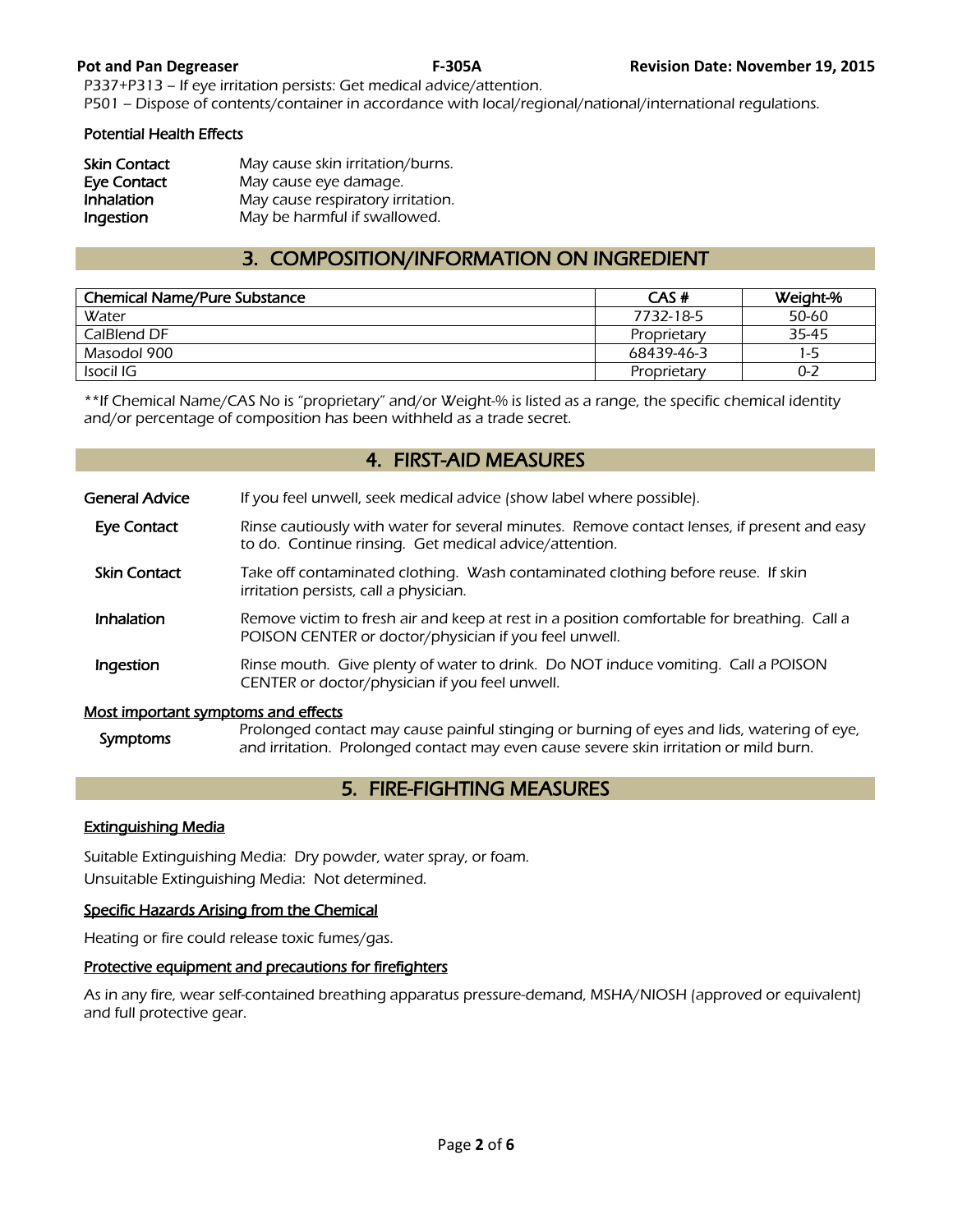## 6. ACCIDENTAL RELEASE MEASURES

Personal precautions, protective equipment and emergency procedures

| Personal precautions                              | Use personal protective equipment as required. Spill area may become<br>slippery.                                                 |
|---------------------------------------------------|-----------------------------------------------------------------------------------------------------------------------------------|
| <b>Environmental precautions</b>                  | Prevent from entering into soil, ditches, sewers, waterways and/or<br>groundwater.                                                |
| Methods and material for containment and clean up |                                                                                                                                   |
| <b>Methods for Containment</b>                    | Prevent further leakage or spillage if safe to do so.                                                                             |
| Methods for Clean up                              | Absorb spill in vermiculite, dry sand, or earth and place into containers.<br>Containers should be properly labeled for disposal. |

### 7. HANDLING AND STORAGE

### Precautions for safe handling

Handle in accordance with good industrial hygiene and safety practice. Use only in well ventilated areas. Do not breathe dust/fume/gas/mist/vapors/spray. Wash face, hands, and any exposed skin thoroughly after handling. Use personal protection recommended in Section 8.

### Conditions for safe storage, including any incompatibilities

| <b>Storage Conditions</b> | Keep containers tightly closed in a dry, cool and well-ventilated place. Store locked up. |
|---------------------------|-------------------------------------------------------------------------------------------|
|                           | Do not store in direct sunlight.                                                          |
| Incompatible Materials    | See section 10 of this SDS.                                                               |

## 8. EXPOSURE CONTROLS/PERSONAL PROTECTION

| Chemical<br>Name<br>л | . THE $\overline{\phantom{a}}$<br>-- | <b>OSHA PEI</b><br>---   | NIOSH IDI H              |
|-----------------------|--------------------------------------|--------------------------|--------------------------|
|                       | $\overline{\phantom{a}}$             | $\overline{\phantom{a}}$ | $\overline{\phantom{a}}$ |
|                       |                                      |                          |                          |

### Appropriate engineering controls

Engineering Controls Apply technical measures to comply with the occupational exposure limits.

### Individual protection measures, such as personal protective equipment

| Eye/Face Protection                   | Wear approved safety goggles.                                                                                                                                              |
|---------------------------------------|----------------------------------------------------------------------------------------------------------------------------------------------------------------------------|
| Skin and Body Protection              | Wear appropriate clothing to prevent repeated or prolonged skin contact.                                                                                                   |
| <b>Respiratory Protection</b>         | Ensure adequate ventilation, especially in confined areas.                                                                                                                 |
| <b>General Hygiene Considerations</b> | Do not eat, drink, or smoke when using this product. Wash contaminated<br>clothing before reuse. Handle in accordance with good industrial hygiene<br>and safety practice. |

### 9. PHYSICAL AND CHEMICAL PROPERTIES

#### **Appearance**

| <b>Physical State</b><br>Color                                                                                            | Liquid<br>Yellow                                                            | Odor<br><b>Odor Threshold</b> | Lemon<br>Not Determined |
|---------------------------------------------------------------------------------------------------------------------------|-----------------------------------------------------------------------------|-------------------------------|-------------------------|
| Property                                                                                                                  | <b>Values</b>                                                               |                               | Remarks - Method        |
| pН<br><b>Melting Point/Freezing Point</b><br><b>Boiling Point/Boiling Range</b><br>Flash Point<br><b>Evaporation Rate</b> | 6-8<br>Not determined<br>Not determined<br>Not determined<br>Not determined |                               |                         |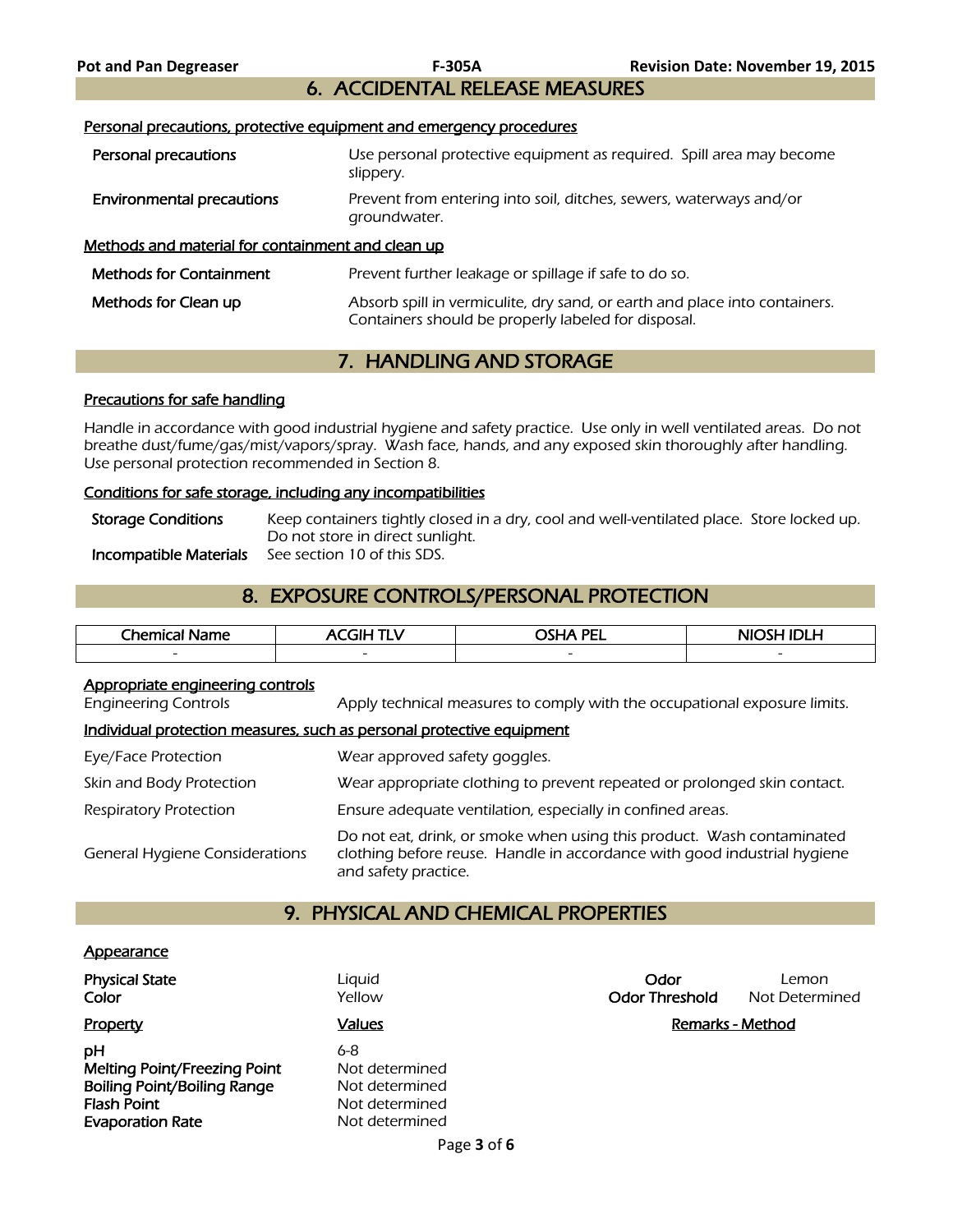| <b>Pot and Pan Degreaser</b>     |          |
|----------------------------------|----------|
| Flammability (Solid, Gas)        | Liguid-  |
| <b>Upper Flammability Limits</b> | Not det  |
| <b>Lower Flammability Limits</b> | Not det  |
| <b>Vapor Pressure</b>            | Not det  |
| <b>Vapor Density</b>             | Not det  |
| <b>Specific Gravity</b>          | Not det  |
| <b>Water Solubility</b>          | Miscible |
| Solubility in other solvents     | Not det  |
| <b>Partition Coefficient</b>     | Not det  |
| <b>Auto-ignition Temperature</b> | Not det  |
| Decomposition Temperature        | Not det  |
| <b>Viscosity</b>                 | Not det  |
| <b>Explosive Properties</b>      | Not det  |
| <b>Oxidizing Properties</b>      | Not det  |
|                                  |          |

Not applicable termined termined termined termined termined termined termined termined termined termined termined termined

### 10. STABILITY AND REACTIVITY

| Reactivity                                        | Not reactive under normal conditions.                                                  |  |  |  |
|---------------------------------------------------|----------------------------------------------------------------------------------------|--|--|--|
| <b>Chemical Stability</b>                         | Stable under recommended storage conditions.                                           |  |  |  |
| <b>Conditions to Avoid</b>                        | Contact with incompatible materials, storage in direct sunlight, contact with<br>heat. |  |  |  |
| Incompatible materials                            | Amines, oxidizing agents, reducing agents.                                             |  |  |  |
| <b>Hazardous Decomposition</b><br><b>Products</b> | Hydrogen chloride gas, sulphur oxides, nitrogen oxides, carbon oxides.                 |  |  |  |
| <b>Hazardous Polymerization</b>                   | Not available.                                                                         |  |  |  |

### 11. TOXICOLOGICAL INFORMATION

### Mixture Toxicity

Toxicological data have not been determined specifically for this product.

### 12. ECOLOGICAL INFORMATION

### **Ectotoxicity**

Ecological studies have not been carried out on this product.

### 13. DISPOSAL CONSIDERATIONS

| <b>Disposal Instructions</b>             | Dispose of in accordance with local, regional, national, and international<br>regulations.                                                                                                                       |
|------------------------------------------|------------------------------------------------------------------------------------------------------------------------------------------------------------------------------------------------------------------|
| Hazardous Waste Code                     | Not available.                                                                                                                                                                                                   |
| Waste from residues / unused<br>products | Reuse or recycle if possible. Dispose of in accordance with local, regional,<br>national, and international regulations.                                                                                         |
| <b>Contaminated Packaging</b>            | Since emptied containers may retain product residue, follow label warnings<br>even after container is emptied. Empty containers should be taken to an<br>approved waste handling site for recycling or disposal. |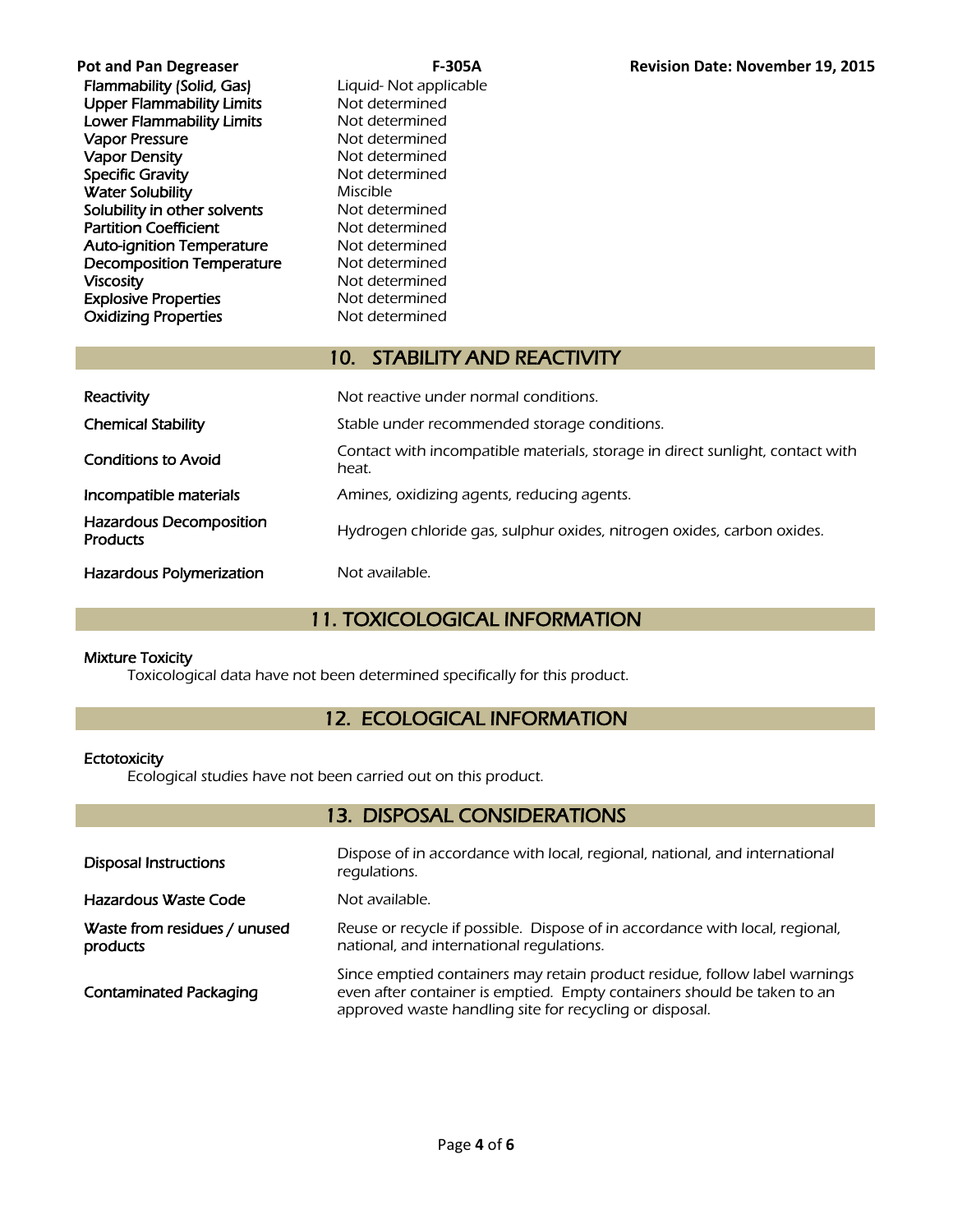### 14. TRANSPORT INFORMATION

|--|

Please see current shipping paper for most up to date shipping information, including exemptions and special circumstances.

**DOT I.D. Number Not available.**<br> **DOT Proper Shipping Name** Not available. DOT Proper Shipping Name DOT Hazard Classes: US DOT Not available.<br>
Road (ADR) Not available. Road (ADR) Air (ICAO/IMDG) Not available. Sea (IMO/IMDG) Not available.

**Packing Group Not available.**<br> **DOT Label Not available.** 

Not available.

### 15. REGULATORY INFORMATION

### U.S. Federal Regulations

Contents of this SDS comply with OSHA Hazard Communication Standard CFR 1910.1200.

### OSHA Hazard Communication Standard (29 CFR 1910.1200)

( X ) Hazardous ( ) Non- Hazardous

### SARA TITLE III

| Section 302/304<br>Section 311/312<br>Section 313 | Extremely Hazardous Substances: None.<br>(40CFR370) Hazardous Categories: Acute.<br>Contains the following SARA 313 Toxic Release Chemicals: None. |
|---------------------------------------------------|----------------------------------------------------------------------------------------------------------------------------------------------------|
| <b>CERCLA</b>                                     | Based on information supplied this product contains no substances                                                                                  |
| <b>CERCLA Requlatory</b>                          | requiated under CERCLA.                                                                                                                            |

### State Regulations

### California Prop 65

 This product may contain the following ingredient(s) known to the state of California to cause cancer, birth defects or other reproductive harm: None based on the information supplied.

#### Inventories

| Component                    | <b>TSCA</b><br>(United<br><b>States</b> | <b>DSL</b><br>(Canada) | <b>EINECS/ELINCS</b><br>(Europe) | <b>ENCS</b><br>(Japan) | China<br>(IECSC) | <b>KECL</b><br>(Korea) | <b>PICCS</b><br>(Philippines) | <b>AICS</b><br>(Australia) |
|------------------------------|-----------------------------------------|------------------------|----------------------------------|------------------------|------------------|------------------------|-------------------------------|----------------------------|
| CalBlend DF<br>(Proprietary) |                                         |                        |                                  |                        | v<br>↗           |                        |                               |                            |
| Masodol 900<br>(68439-46-3)  |                                         |                        |                                  |                        |                  |                        |                               |                            |